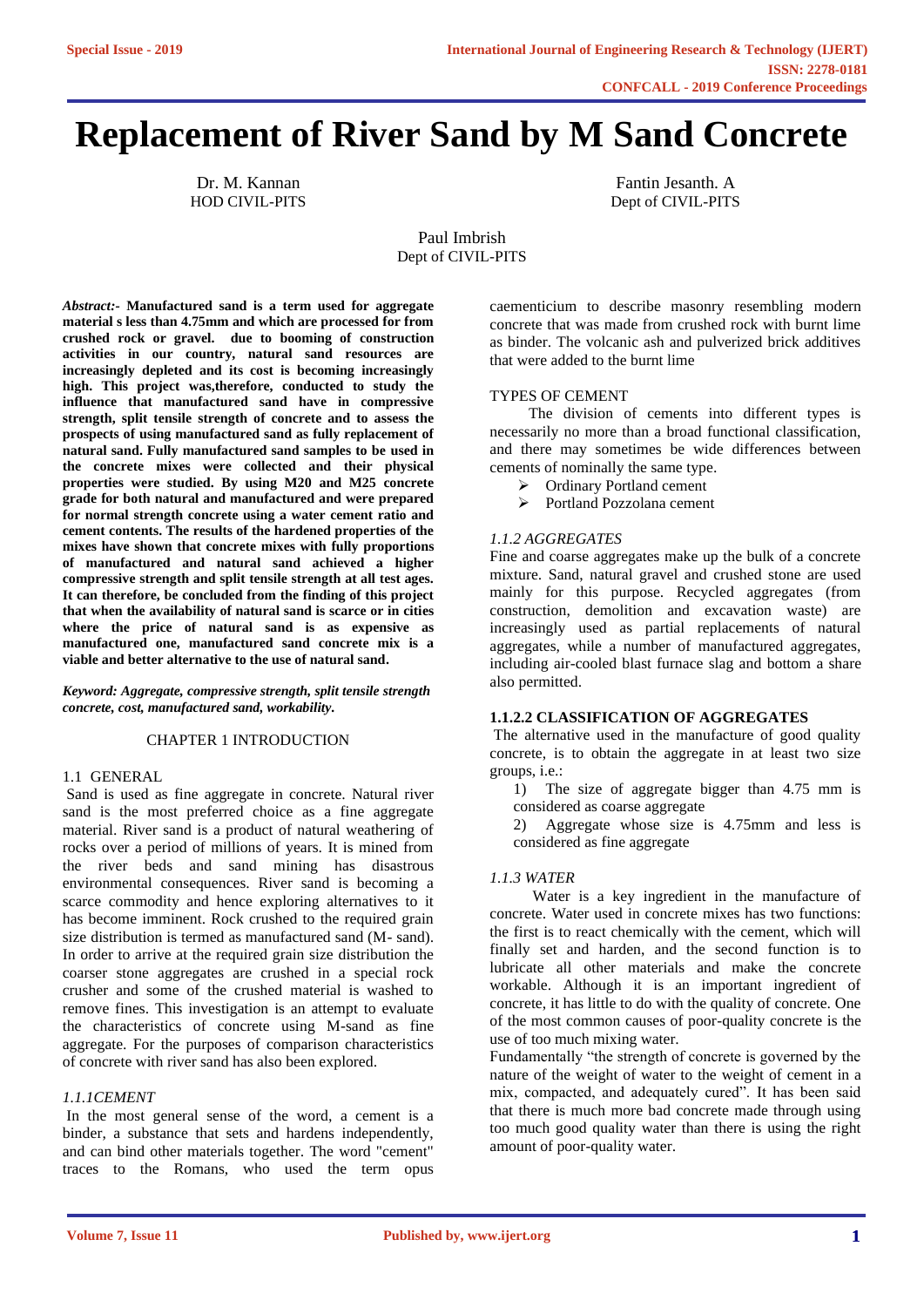#### *1.1.4 CONCRETE MIX SELECTION MIX DESIGN*

Mix design is a process that consists of two interrelated steps:

1) Selection of the suitable ingredients (cement, aggregate, water and admixtures) of concrete.

2) Determining their relative quantities (proportioning) to produce, as economically as possible, concrete of the appropriate workability, strength and durability.

#### *FACTORS GOVERNING CONCRETE MIX SELECTION:*

If the designed quality of concrete cannot be achieved it may result in consequences like wastage of material, production of substandard structures, etc. The highest possible strength concrete will seldom be required so that the concrete producer shall select a concrete mix that ful fills all specified requirements. The basic factors in determining the proportions of the concrete mix are discussed as follows.

### *A) STRENGTH*

Strength is one of the important properties of concrete as it influences many other desire able properties of hardened concrete. aim at a mean strength higher than a minimum.

# *B) DURABILITY*

Every concrete structure should continue to perform its intended functions that is maintained its required strength and serviceability, during the specified or traditionally expected service life.

#### *C) WATER CEMENT RATIO*

The type of cementitious material used greatly affects the penetrability of the resulting concrete. Strength, type of cement and durability determine between them the water cement ratio required - one of the essential quantities in the calculation of mixes proportions.

#### *D) ECONOMY*

The cost of concrete is made up of the costs of materials, labour and equipment. However except for some special concrete, the costs of labour and equipment are largely independent of the type and quality of concrete produced.

#### *E) WORKABILITY*

Selection of mix proportions, which do not permit the achievement of appropriate workability, totally defeats the purpose of rational mix proportioning. The workability that is considered desirable depends on two factors:

# *(F) MAXIMUM SIZE OF AGGREGATES*

 In reinforced concrete, the width of the section and the spacing of the reinforcement govern the maximum size of aggregate, which can be used. governed by the availability of materials and by their cost.

*(G) GRADING AND TYPE OF AGGREGATE* 

 The coarser the grading the leaner the mix which can be used, but this is true with in certain limits only because a very lean mix will not be cohesive without a sufficient amount of fine material.

#### *(H) CEMENT CONTENT*

 The choice of the cement content is made either on the basis of experience or alternatively from charts and tables prepared from comprehensive laboratory tests.

### *(I) QUALITY CONTROL*

 Quality control is meant the control of variation in the properties of the mix ingredients and also control of accuracy of all those operations, which affect the strength, or consistency of concrete: batching, mixing, transporting, placing, curing and testing.

#### *(J) AIR VOIDS AND COMPACTION*

 The presence of voids in concrete greatly reduces its strength. Voids in concrete are either bubbles of entrapped air or spaces left after excess water has been removed.

### *1.1.5 WORKABILITY*

 Workability is generally defined interms of the amount of mechanical work, or energy, required to produce full compaction of the concrete without segregation, since the final strength of the concrete is in large part a function of the amount of compaction .

#### 1.2 MANUFACTURED SAND

### *1.2.1 General 1.2.1PROPERTIES OF MANUFACTURED SAND GREATER DURABILITY*

M-Sand has balanced physical and chemical properties that can withstand any aggressive environmental and climatic conditions as it has enhanced durability, greater strength and overall economy. Usage of M-Sand can overcome the defects occurring in concrete such as honey combing, segregation, voids, capillary etc.

#### *HIGH STRENGTH*

 The superior shape, proper gradation of fines, smooth surface texture and consistency in production parameter of chemically stable sands provides greater durability and higher strength to concrete by overcoming deficiencies like segregation, bleeding, honey combing, voids and capillary.

#### *GREATER WORKABILITY*

 The crusher dust is flaky and angular in shape which is troublesome in working. There is no plasticity in the mortar which makes it even difficult for the mason to work, whereas the cubical shape with grounded edge and superior gradation gives good plasticity to mortar providing excellent workability.

### *OFFSETS CONSTRUCTION DEFECTS*

M-Sand has optimum initial and final setting time as well as excellent fineness which will help to overcome the

**2**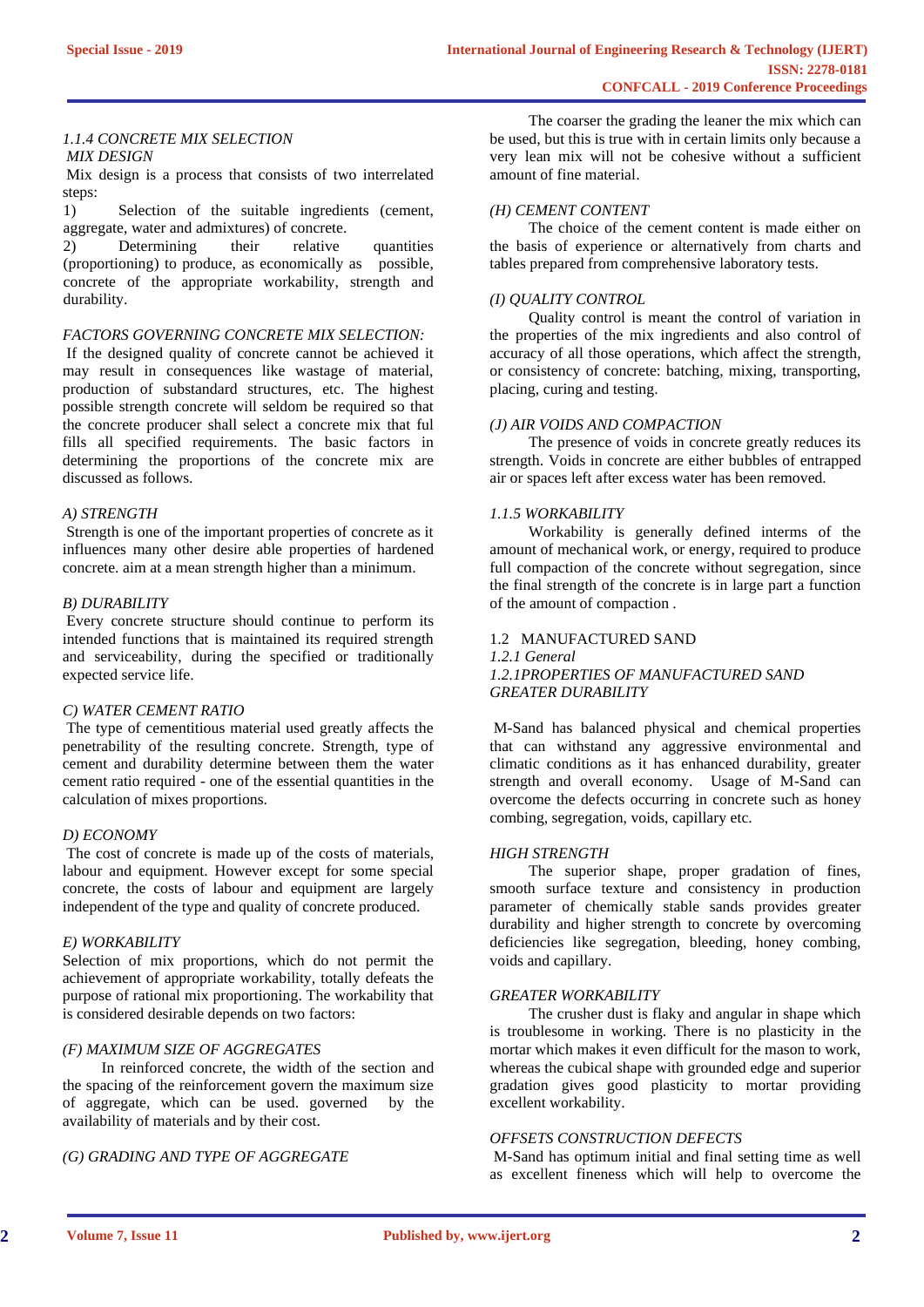deficiencies of concrete such as segregation, bleeding, honeycombing, voids and capillary.

# *ECONOMY*

Usage of M-Sand can drastically reduce the cost since like river sand, it does not contain impurities and wastage is NIL. In International Construction Scenario, no river sand is used at all, only sand is manufactured and used, which gives superior strength and its cubical shape ensures significant reduction in the cement used in the concrete.

# *ECO-FRIENDLY*

 M-Sand is the alternative to river sand. Dredging of river beds to get river sand will lead to environmental disaster like ground water depletion, water scarcity, threat to the safety of bridges, dams etc.

 Beside with the Government contemplating ban on dredging of River beds to quarry river sand, as part of the growing concern for environment protection, MSand will be the only available option.

| Sl <sub>No</sub> | <b>Property</b> |                            | <b>River sand Manufactured</b><br>sand | <b>Remarks</b> |
|------------------|-----------------|----------------------------|----------------------------------------|----------------|
|                  | Shape           | Spherical<br>particle      | Cubical particle                       | Good           |
|                  | Gradation       | Cannot<br>be<br>controlled | Can controlled<br>be                   |                |

# *ENVIRONMENTAL CHALLENGES*

a) sustainability in production, characterized by inferior mass balance. (i.e. A high percentage of e.g. surplus fines to be deposited) and a high energy consumption needed per ton of aggregate produced. This case might not fully apply in our country case.

a) The potential environmental or health impact of the very materials produced, due to e.g. leaching of heavy metals, radioactivity and to special minerals suspected to have hazardous health properties.

# *1.2.6 FACTORS AFFECTING CONCRETE STRENGTH*

 There are many factors that can affect the strength of concrete. Some of the more important follow:

# *CONCRETE POROSITY*

 Voids in concrete can be filled with air or with water. Air voids are an obvious and easily visible example of pores in concrete. Broadly speaking, the less porous the concrete , the stronger it will be as measured by compressive strength. Probably the most important source of porosity in concrete is the ratio of water to cement in the mix, known as the "water to cement" ratio.

#### 2.3 METHODOLOGY

The following methodology has been employed to achieve the objectives of the research

# LITERATURE REVIEW

A comprehensive literature review is made to understand the previous efforts, which include the review of textbooks, periodicals and academic journals, seminar, conference and research papers.

#### MAIN PROJECT

The methods followed to achieve the objectives are:

- Assessment is made on the existing standard methods and test results of concrete produced using manufactured sand.
- tests were conducted using river sand, manufactured sand and a combination of both with equal amounts of cement, coarse aggregate and water and with variable amounts of admixtures.
- a cost comparison of concrete produced using full replacement of the natural sand with manufactured sand was made.
- the results were presented in graphical form and interpretation and discussion were made on the project findings.
- based on the findings conclusions are drawn and recommendations are forwarded.

# CHAPTER 3 LITERATURE REVIEW

18.8% greater compressive strength than conventional concrete when compared to 2.5 % and 1.5% of the silica fume. Average increase in compressive strength of concrete was found to be 11%, 12%, 18.8% and 5% for partial replacement of natural sand by M-Sand with 10 %, 30 %, 50% and 70%. Th.

| Grade           | <b>Mixing</b><br><b>Proportion</b><br>$(IS 456-2000)$ | w/c<br>Ratio | Wt.of<br>aggregate<br>Kg | Wt.of<br>cement<br>Кg | Wt. of<br>sand<br>Кg |
|-----------------|-------------------------------------------------------|--------------|--------------------------|-----------------------|----------------------|
| M <sub>25</sub> | 1:1:2                                                 | 0.35         | 5.24                     | 2.62                  | 2.62                 |
|                 |                                                       |              |                          |                       |                      |
| M20             | 1:1.5:3                                               | 0.5          | 4.9                      | 1.67                  | 2.45                 |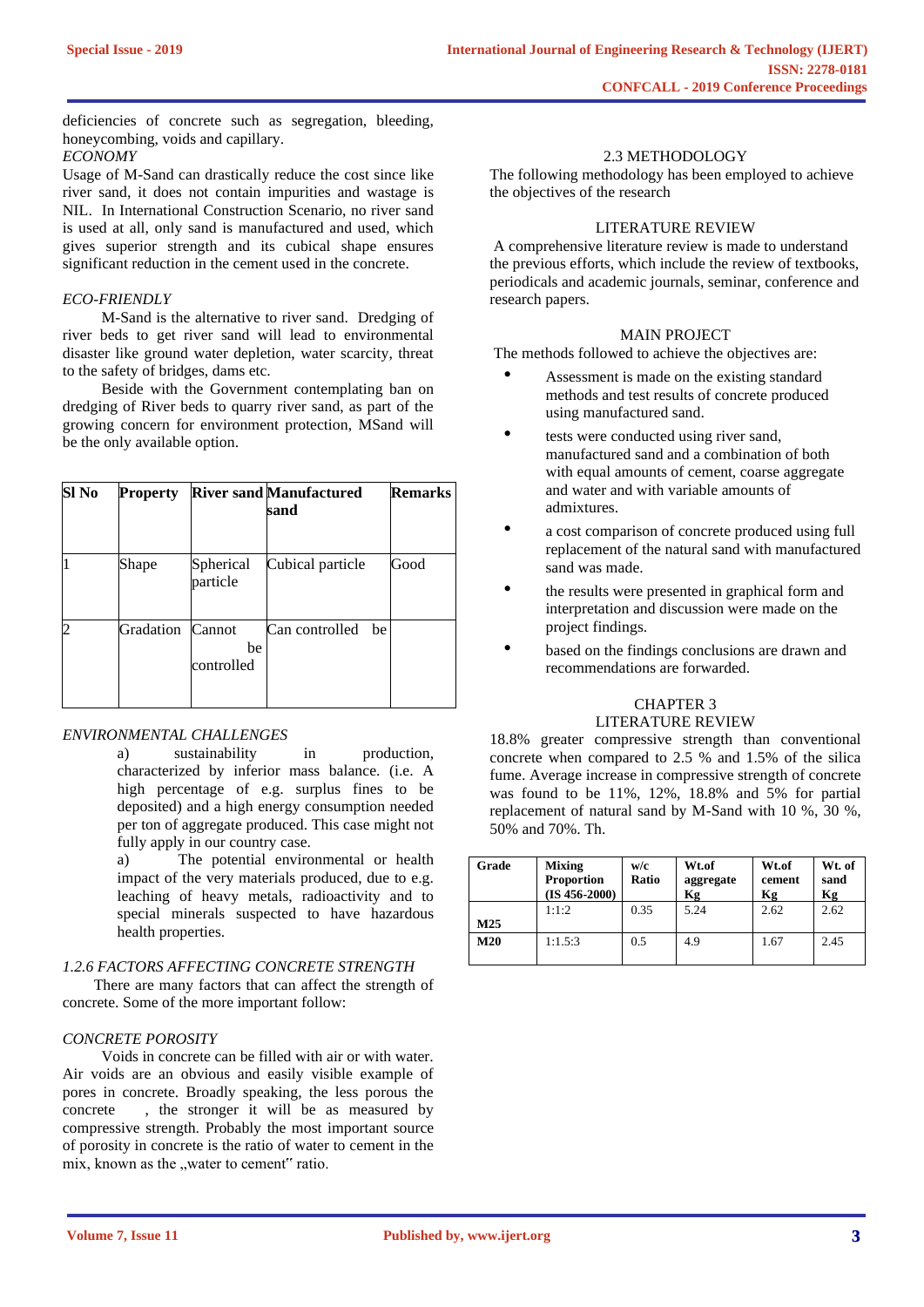

Investigations on flexural behavior of high strength n manufactured sand concrete by V. Bhikshma, R. Kishore & C.V. Raghu Pathi resulted that the Compressive strength of concrete using manufactured sand as fine aggregate New Generation Admixture for Improvement of Concrete with Manufactured Sands' by Corrigan, B., D'Sourza, B. Dumitru resulted that, there are two major aspects that should be considered in the characterisation of manufactured sands Guide to Concrete Construction, Cement and Concrete Association of Australis.

Concrete Workability with High Fines Content San The Effect of Admixtures in Concrete Containing Manufactured Sand" University of Southern Queensland by Mark James.

# *4.2.4 MANUFACTURED SAND*

M-Sand was used as fully replacement of fine aggregate. It was collected from Karur, Tamil Nadu, India. The physical properties of fine aggregates are also shown in Tables 3.5 below.

TABLE 3.5 PHYSICAL PROPERTIES OF FINE AGGREGATE.

| Mix             | W/C   | Slump(mm)     |           |  |  |
|-----------------|-------|---------------|-----------|--|--|
| proportion      | ratio | River sand in | M-sand in |  |  |
|                 |       | concrete      | concrete  |  |  |
| M <sub>25</sub> | 0.35  | 90            | 65        |  |  |
| 1:1:2           |       |               |           |  |  |

#### *4.3 MIX PROPORTIONS*

 In order to analyze the effects of manufactured sand and natural sand Fully replacement of manufactured sand and Natural sand samples to be used in the concrete mixes .

# *4.4 PREPARATION OF SPECIMENS AND MIXING PROCEDURE*

 The specimen of standard cube of (150mm x 150mm x 150mm) and standard Cylinder of (100mm x100mm x 300mm) were used to determine the compressive strength  $\setminus$ *TABE3.6: MIX PROPORTIONS* 

#### CHAPTER 5 TEST RESULTS AND DISCUSSION

# **5.1 GENERAL**

It was stated above that the main objectives of the laboratory test specimens were to:

- determine if a suitable workability and strength can be achieved in concrete containing manufactured sand as a complete replacement for natural sand.
- determine what percentage of superplasticizer is required to achieve a suitable workability for concrete with or without manufactured sand.
- determine the rate of strength gain for the concrete with and without manufactured sand.
- In the following sections, the test results are presented and evaluated in light of the requirements of concrete strength and workability.

# *5.2 TEST RESULTS*

# *5.2.1 SIEVE ANALYSIS*

The results of sieve analysis, as expected, have shown that manufactured sand has larger amount of fine materials than the natural sand. The grading of the natural and manufactured sand is dissimilar requiring different aggregate blending. The results of all sieve analysis for all aggregate samples used in the concrete mix .

## FIG 4.1: SIEVE ANALYSIS: COMPARISON OF RIVER & MANUFACTURED SAND



**4**